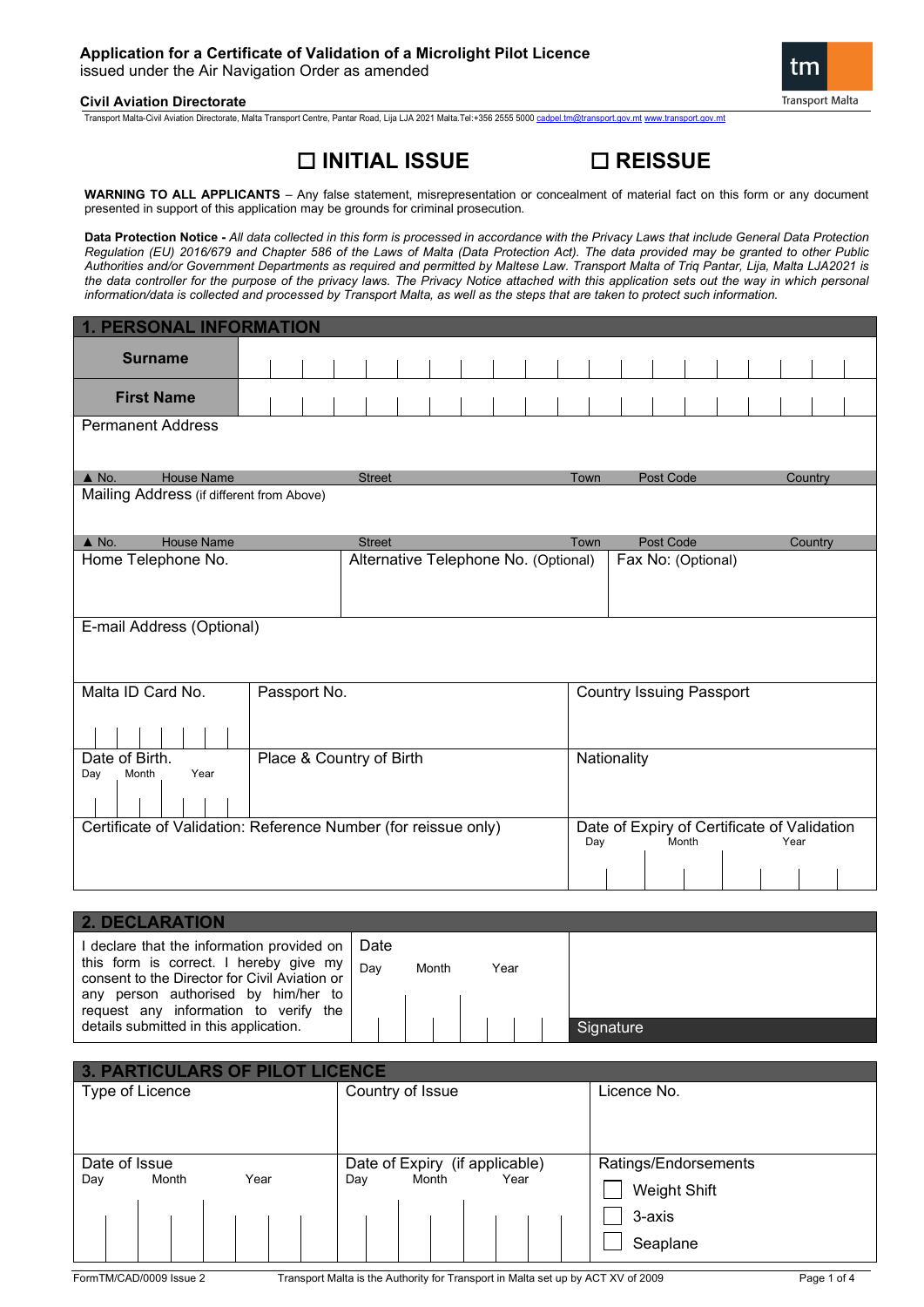# **Application for a Certificate of Validation of a Microlight Pilot Licence**



Transport Malta-Civil Aviation Directorate, Malta Transport Centre, Pantar Road, Lija LJA 2021 Malta.Tel:+356 2555 5000 <u>[cadpel.tm@transport.gov.mt](mailto:cadpel.tm@transport.gov.mt) [www.transport.gov.mt](http://www.transport.gov.mt/)</u>

| <b>4. MEDICAL</b><br>Month<br>Day                                                                                                                                                                                                                                                                                                                                                                                                                                                                      | Date of issue of Medical Certificate<br>Year                                                                                                                         | Date of Expiry<br>Month<br>Day | Year                                                      | <b>Class of Medical Certificate</b>         |  |  |
|--------------------------------------------------------------------------------------------------------------------------------------------------------------------------------------------------------------------------------------------------------------------------------------------------------------------------------------------------------------------------------------------------------------------------------------------------------------------------------------------------------|----------------------------------------------------------------------------------------------------------------------------------------------------------------------|--------------------------------|-----------------------------------------------------------|---------------------------------------------|--|--|
| English Language<br>Proficiency ICAO<br>rating Level                                                                                                                                                                                                                                                                                                                                                                                                                                                   | 5. ENGLISH LANGUAGE PROFICIENCY ICAO RATING / FLIGHT RADIOTELEPHONY OPERATOR LICENCE<br>Date of Expiry of English Language<br>proficiency assessment (if applicable) |                                | <b>FRTO</b> Licence No:<br>Country of Issue:              | Date of Expiry of FRTO Licence:             |  |  |
| <b>6. AIR LAW</b><br>I certify that the applicant has been briefed and passed an Air Law Exam including local procedures<br>Date of Examination _______________________(dd/mm/yyyy) Name of Examiner __________________________                                                                                                                                                                                                                                                                        |                                                                                                                                                                      |                                |                                                           |                                             |  |  |
| 7. FLIGHT CHECK (FOR INITIAL AND REISSUE BY FLIGHT CHECK)<br>I certify that the applicant the control of the control of the control of the state state of the control of the control of the control of the control of the control of the control of the control of the control of the contr<br>3-axis / weight-shift / seaplane type*<br>Flight Check for the first issue of a Certificate of Validation<br>(*delete as applicable)<br>Proficiency Check of the reissue of a Certificate of Validation |                                                                                                                                                                      |                                |                                                           |                                             |  |  |
| Name of Examiner authorised or accepted by the Civil Aviation Directorate expression and the control of the co<br>Name of Authorised Person making the statement: ________________________________                                                                                                                                                                                                                                                                                                     |                                                                                                                                                                      |                                |                                                           |                                             |  |  |
| Signature experience and the state of the state of the state of the state of the state of the state of the state of the state of the state of the state of the state of the state of the state of the state of the state of th                                                                                                                                                                                                                                                                         |                                                                                                                                                                      |                                |                                                           |                                             |  |  |
| <b>8. EXPERIENCE</b><br>To be completed by applicant (Hours stated must be on microlight aircraft)<br>For First Issue of a Certificate of Validation<br>a)<br>Total hours<br>(i)<br>Dual hours in Malta with a CAD authorised Flight Instructor ______________(5hrs Min.)<br>(ii)<br>b) For Reissue of a Certificate of Validation [12 month period is that preceding the date of the application] The<br>rating must be valid by a signed Revalidation by Test or by Certificate of Experience:       |                                                                                                                                                                      |                                |                                                           |                                             |  |  |
| <b>Rating</b>                                                                                                                                                                                                                                                                                                                                                                                                                                                                                          | Hours in last 12<br>months                                                                                                                                           | PIC Time in<br>last 12 months  | Date of last<br><b>Instructional flight with</b><br>an FI | Tick if you are applying<br>for this rating |  |  |
| 3-axis<br><b>Weight shift</b><br><b>Seaplane</b>                                                                                                                                                                                                                                                                                                                                                                                                                                                       |                                                                                                                                                                      |                                |                                                           |                                             |  |  |

H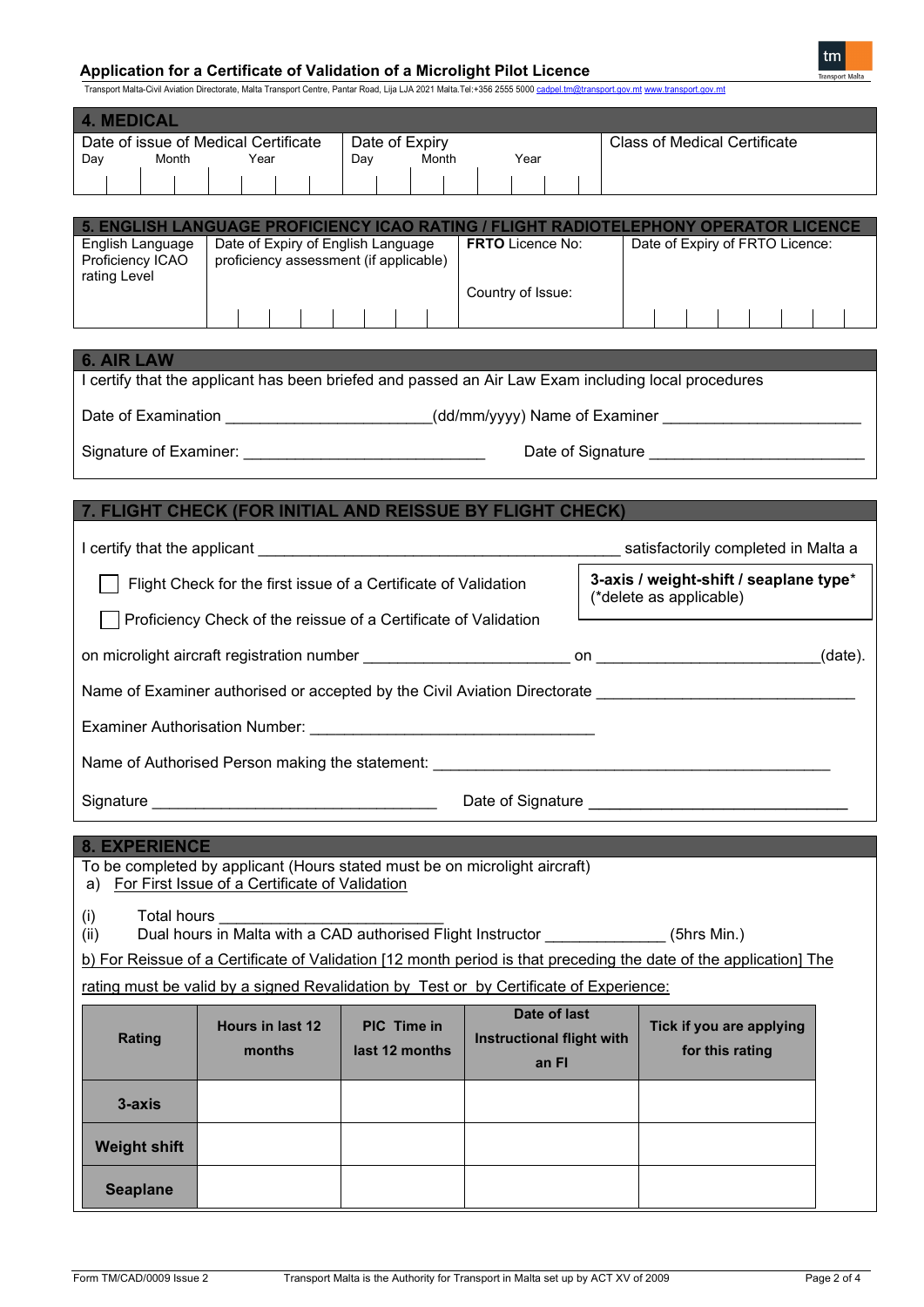# **Application for a Certificate of Validation of a Microlight Pilot Licence**

tm

| Transport Malta-Civil Aviation Directorate, Malta Transport Centre, Pantar Road, Lija LJA 2021 Malta.Tel:+356 2555 5000 cadpel.tm@transport.gov.mt www.transport.gov.mt |  |  |
|-------------------------------------------------------------------------------------------------------------------------------------------------------------------------|--|--|
|                                                                                                                                                                         |  |  |

| 9. TO BE COMPLETED BY FLIGHT INSTRUCTOR ( FOR REISSUE BY EXPERIENCE)                                                     |                                                                                                                                                                               |  |  |  |  |  |
|--------------------------------------------------------------------------------------------------------------------------|-------------------------------------------------------------------------------------------------------------------------------------------------------------------------------|--|--|--|--|--|
| I being a Flight Instructor for microlight aircraft authorised or accepted by Transport Malta certify that the applicant |                                                                                                                                                                               |  |  |  |  |  |
|                                                                                                                          |                                                                                                                                                                               |  |  |  |  |  |
|                                                                                                                          | [dd/mm/yyyy] on a 3-axis / Weight shift / Seaplane (delete as applicable) microlight and on the                                                                               |  |  |  |  |  |
|                                                                                                                          | basis of the flight and his/her experience, I recommend the re-issue of his/her certificate of validation.                                                                    |  |  |  |  |  |
|                                                                                                                          |                                                                                                                                                                               |  |  |  |  |  |
|                                                                                                                          |                                                                                                                                                                               |  |  |  |  |  |
| <b>10. DOCUMENTS REQUIRED</b>                                                                                            |                                                                                                                                                                               |  |  |  |  |  |
| For Initial Issue:<br>ID card or Passport (if no Malta ID card)                                                          | For Reissue:<br>ID card or Passport (if no Malta ID card), Flight Radiotelephony<br>Operator's Licence and Medical Certificate are only required if                           |  |  |  |  |  |
| Microlight Pilot Licence                                                                                                 | these have been reissued or altered from the document sent<br>previously.                                                                                                     |  |  |  |  |  |
| Flight Radiotelephony Operator's Licence                                                                                 | Log Book   Microlight Pilot's Licence     English LP                                                                                                                          |  |  |  |  |  |
| Log Book                                                                                                                 |                                                                                                                                                                               |  |  |  |  |  |
| <b>Medical Certificate</b>                                                                                               | Note: Medical certificate, Pilot licence, FRTO licence,<br>English Language Proficiency and Certificate of Test or<br>Experience must be valid when application is submitted. |  |  |  |  |  |
| English Language Proficiency-ICAO Level 4 Min                                                                            |                                                                                                                                                                               |  |  |  |  |  |
| Statement of Dual hours with a CAD Malta<br>authorised Flight Instructor                                                 | Applicants are advised to apply for the certificate of validation<br>as soon as possible after the test flight or instructional flight.                                       |  |  |  |  |  |
| <b>TRANSPORT MALTA</b><br>When completed return this form to:                                                            | Telephone: (356) 2555 5000                                                                                                                                                    |  |  |  |  |  |
| <b>Civil Aviation Directorate,</b>                                                                                       |                                                                                                                                                                               |  |  |  |  |  |
| <b>Personnel Licensing Section,</b>                                                                                      |                                                                                                                                                                               |  |  |  |  |  |
| Pantar Road, Lija<br>LJA 2021, Malta.                                                                                    |                                                                                                                                                                               |  |  |  |  |  |
|                                                                                                                          |                                                                                                                                                                               |  |  |  |  |  |
|                                                                                                                          |                                                                                                                                                                               |  |  |  |  |  |
| <b>11. FOR OFFICIAL USE ONLY</b>                                                                                         |                                                                                                                                                                               |  |  |  |  |  |

| <b>ISSUED</b><br>NOT ISSUED | Payment – receipt No. and date: |
|-----------------------------|---------------------------------|
| Sumple Set Database updated | PEL Officer Name & Signature:   |